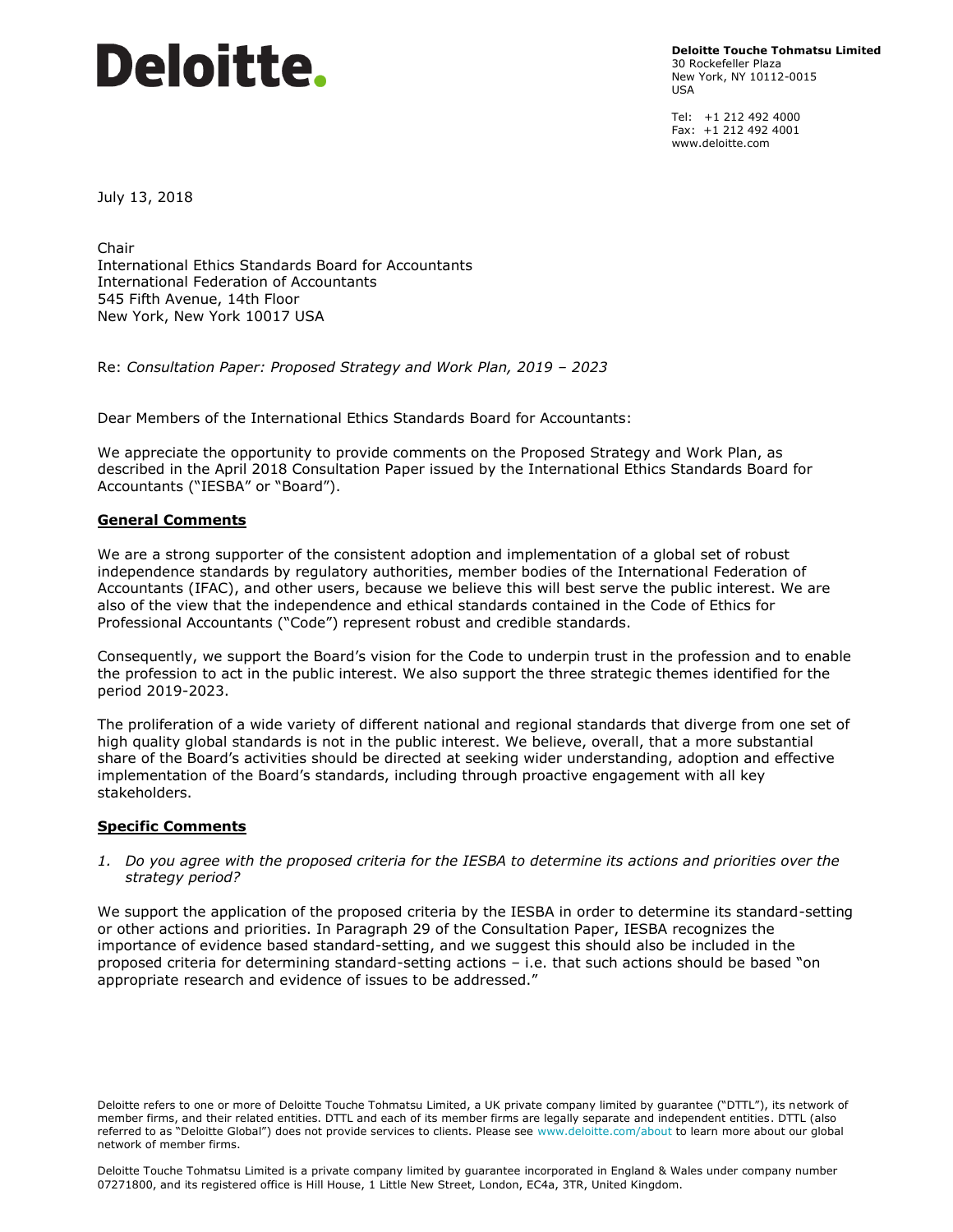*2. Do you support the actions that have been identified with respect to each strategic theme? If not, please explain why.* 

# **Strategic theme 1: Advancing the Code's Relevance and Impact**

We support the Board's objective of maintaining a global Code that is fit for purpose in the evolving environment and raising the bar on ethics. We believe that is best achieved by the Code remaining principles based while adding guidance and examples to aid in consistent implementation, as the principles in a well-designed and drafted Code should be able to be applied to many facts and scenarios. Accordingly, in order for the Code to remain relevant and impactful, we suggest the Board focus less on standard-setting, and more on finding other avenues for issuing timely, relevant and useful implementation guidance.

We provide some specific comments below.

#### *Trends and development in technology / Emerging or newer models of service delivery / Emerging issues*

For decades, technology has been changing the way commerce is conducted, which in turn changes the way in which professional accountants deliver services, and also the way professional accountants perform their day to day jobs. Likewise, the nature of service delivery models can be broad and very different around the world, and managed services and other types of outsourced services have been commonplace for many years.

We support the IESBA dedicating time to identifying and responding to emerging issues as an important input in maintaining the Code's relevance. However, we consider that any efforts of the IESBA to delve too broadly into technological or service delivery trends within a standard-setting process will not lead to timely or responsive output. For example, a standard on technology issued in 2022, according to the work plan, will most likely be out of date by that time.

Rather, we suggest that the Board consider focusing on identifying two or three emerging issues each year (such as some those already identified in the bullet points in paragraphs 42 and 46) and provide timely, relevant and practical guidance to professional accountants on the application of the fundamental principles of the Code to those particular facts and circumstances. This may ultimately lead to refreshing some of the provisions in the Code to include more modern examples of services, however we believe that the robust conceptual framework and principles of the Code are sufficient to apply to ever changing developments in technology and service delivery models. We also believe that in areas where the protection of the public interest becomes an important broad societal issue, governments usually move quickly to legislate in those areas (such as confidentiality principles being elevated into legislative privacy requirements in most jurisdictions around in the world).

We would also strongly support the Board forming advisory groups or panels, or using external experts and professional accountants with expertise (particularly in the area of technology) on taskforces, to make sure the Board fully understands the emerging issues they are considering and to ensure any guidance developed is robust and credible.

With respect to the some of the specific examples provided in paragraphs 42 and 46 we have the following comments:

- The IESBA might consider developing guidance for practitioners to assist in their understanding when providing professional services in relation to new or emerging technologies (such as cyber monitoring) that could be considered to be taking responsibility for maintaining or monitoring internal controls
- We do not consider that the fundamental principles would need to be reconsidered when reliance is placed on technology, as neither the technology itself, nor how or where it is used, should change a professional accountant's fundamental ethical obligations.
- The management responsibilities section of the Code provides sufficient guidance for concluding that audit clients should not be outsourcing the operations, maintenance nor monitoring of their controls (i.e., their management responsibilities) to the auditor.
- Outside of assurance engagements and non-assurance services provided to assurance clients, third parties and professional accountants should be able to provide outsourced services, and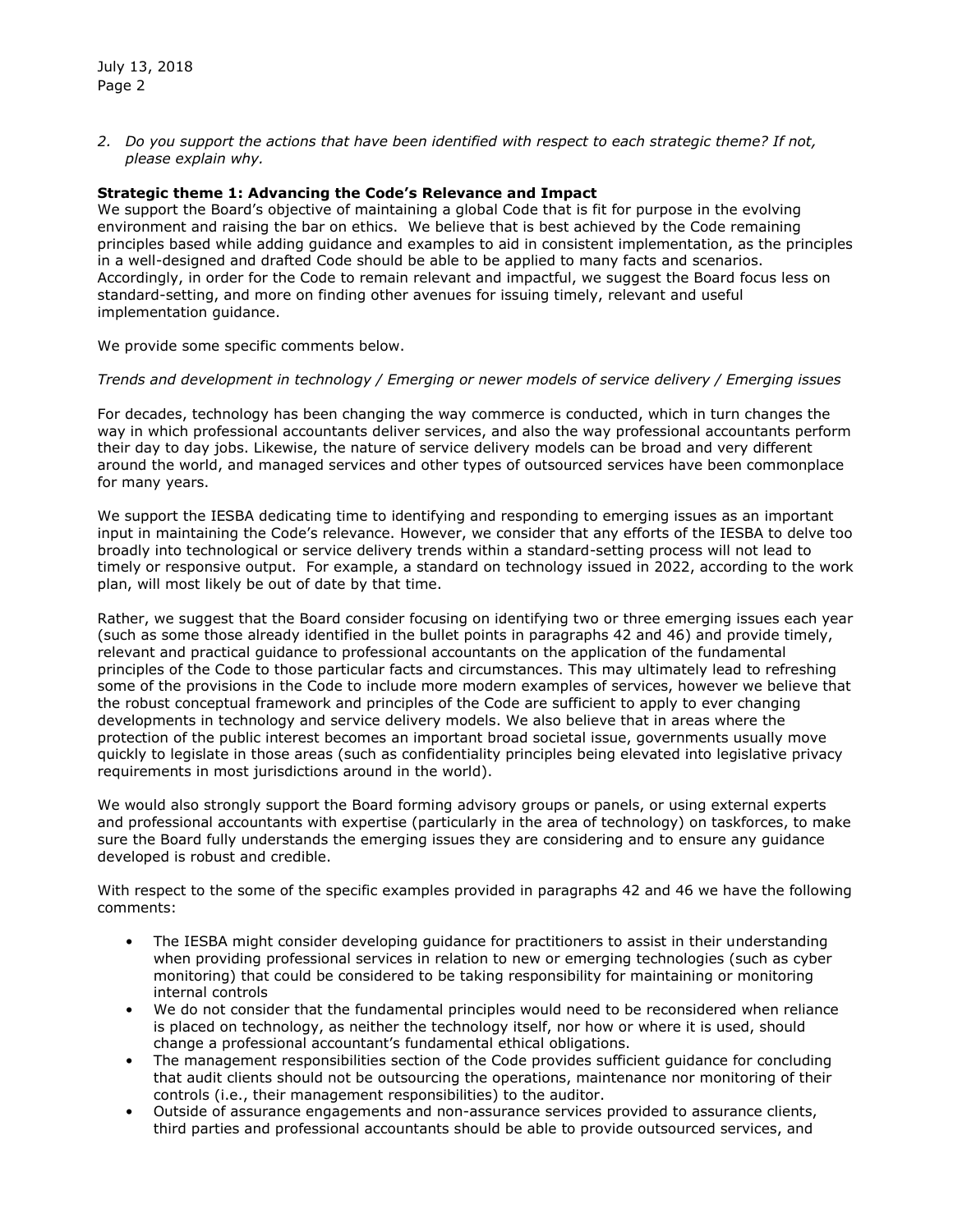professional accountants should be able to accept contracts for managed services provided the fundamental principles are complied with - including the fundamental principles of objectivity, and professional competence and due care - which imposes an obligation to provide only those services that the professional accountant is competent to perform.

With regard to the last bullet point in Paragraph 46, we consider the principles and concepts such as "office" and "engagement team" which are applied in an independence context are already practical enough to allow the accountant to apply these principles to different workforce models, however the Board could consider further guidance to assist practitioners in applying these concepts. For example, whether the provisions of the Code should apply to independent contractors or consultants if they undertake activities that are essentially the same as that performed by a member of the audit team.

## *Further raising the bar on ethics*

We agree that the Code should set a high bar on ethical principles and values in order to underpin trust in the profession and to enable professional accountants to act in the public interest. However, the desire for the Code to be aspirational needs to be carefully balanced with the need for a fit for purpose Code which contains achievable standards that can be implemented in a globally consistent manner.

Below are our specific comments on the areas outlined in the Consultation Paper:

## Tax planning and related services

Ethical issues related to tax planning by companies, and the provision of tax services by accountants, are impacted by complex and varying economic, legal and political environments around the world. Authorities around the world are also implementing varied legislative approaches to regulating tax avoidance, and it may lead to decreased global adoption of the Code if the IESBA were to add another layer of standards which may be consistent with laws in one jurisdiction and not another.

We consider the Board should take a very measured and cautious approach and perhaps defer action to learn from efforts already being undertaken around the world. This could include considering, for example, the ICAEW's Professional Conduct in Relation to Taxation and the OECD action plans (and related initiatives) to be implemented, and then allowing a review of the implementation and impact on professional accountants.

The guidance and principles in the Code (most particularly after the many changes made to Part C and the introduction of the NOCLAR provisions), as well as the duty to act in the public interest, provide ample coverage of this issue and easily guide an accountant on appropriate professional behavior. We therefore agree that the IESBA should focus at a principles level if it is to consider providing more guidance on how to apply the fundamental principles of ethical behavior in this area.

#### Definitions of Public Interest Entity and Listed Entity

We consider that the current definition of a public interest entity (PIE) remains appropriate. There is already a proliferation of different definitions of PIEs around the world, even within the European Union, which is appropriate because they reflect very specific and unique local regulations, corporate, and prudential frameworks.

For these reasons we support the current approach in the Code to include listed entities as PIEs, and defer to legislation or regulation where the jurisdiction decides an entity should be treated like a listed entity. We do not consider it is feasible for the IESBA to develop one definition that would be applicable or appropriate in every jurisdiction in the world, and this in turn would certainly risk undermining global adoption efforts. We suggest the Board consider instead what it might do to improve understanding and consistent application of the definition.

We also support the current definition of a listed entity which is broader than the definition in the European Union (which does not encompass secondary exchanges such as the AIM). We consider it is in the public interest for any entities whose shares, stock or debt are quoted or listed on any exchange to be considered a listed entity under the Code. The Board should however consider guidance explaining the differences as an understanding of the application of the definition is essential to consistent adoption.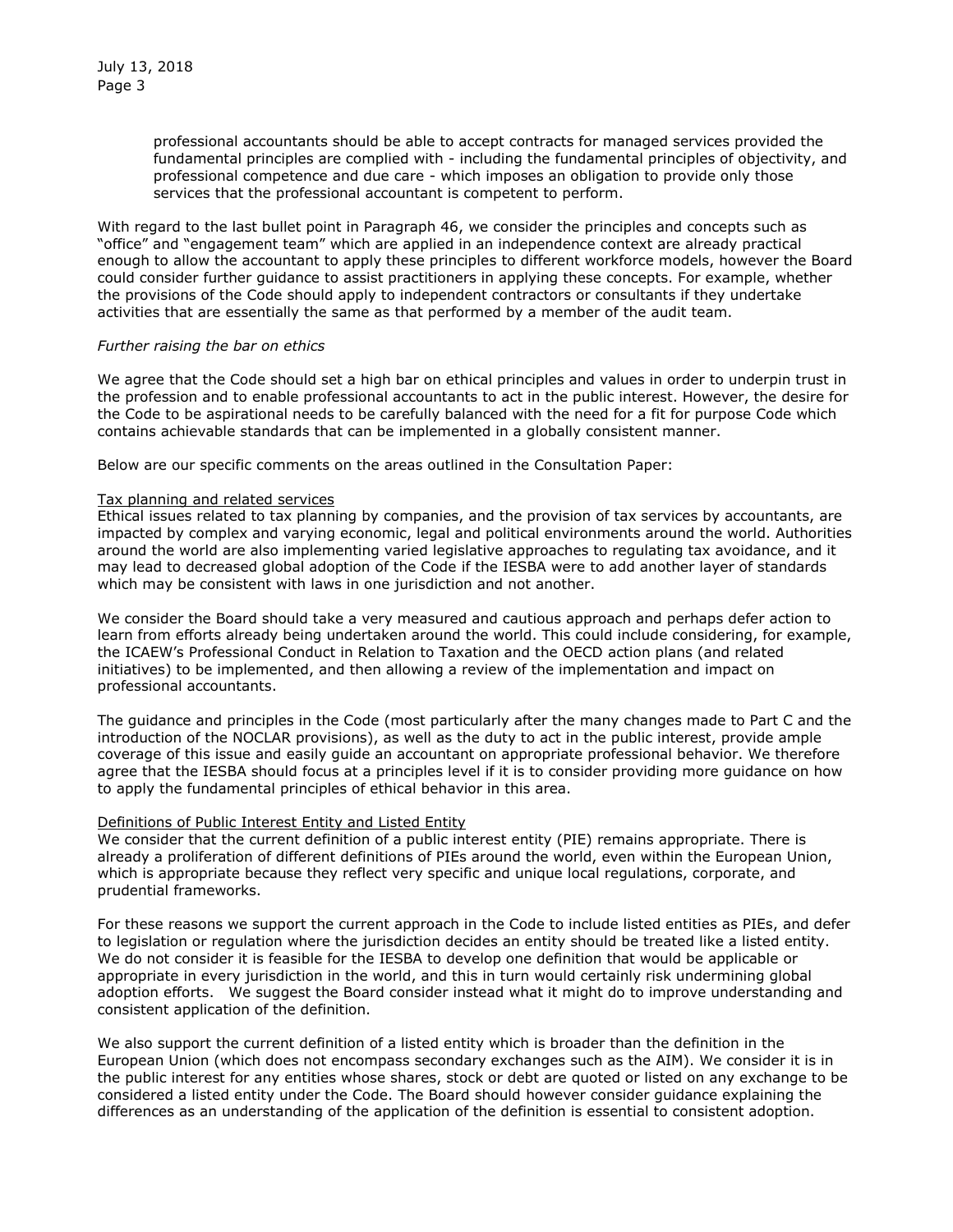## Materiality

We support any efforts of the IESBA to provide clarity to professional accountants on the application of the Code as this supports the strategic theme of increasing effective and consistent implementation of the Code. Auditors are trained to assess materiality and, while it is not a concept that we consider has needed further explanation, we can see that there may be merit to developing guidance on assessing materiality in areas other than the provision of non-assurance services. Rather than making further changes to the Code, it may be useful to provide a guidance framework, in conjunction with the IASB and IAASB, for the assessment of materiality in the Code, including both quantitative and qualitative considerations.

#### Other matters

• *Communication with TCWG*

Communication with Those Charged with Governance (TCWG) is very important, but the Board should be careful not to overstep its remit and create corporate governance requirements as this is the responsibility of local laws and regulations. We consider that the current communication provisions and principles in both the Code and ISAs are appropriate and sufficient for setting out when and how an auditor is expected to communicate with TCWG. As noted, TCWG also have responsibilities for the oversight and independence of the auditor, but it is outside the remit of the Code to regulate corporate governance and governments need to lead the way in that respect. Most large companies have their own policies and procedures for communications with auditors from a good governance perspective and also because of local legislation or standards that may apply to TCWG. We consider there may be other ways to raise the profile of the roles and responsibilities of both auditors and TCWG, such as outreach and guidance on how auditors and audit committees can communicate and work together more effectively without increasing requirements in this area.

We are supportive of the Code either repeating the applicable elements of, or making reference to, ISA 260, which would increase the prominence of those independence related provisions. We would also be supportive of including additional application material in the Code, perhaps in paragraph 400.40, that suggests discussions that may be considered with TCWG to establish an understanding of the types of non-assurance services that may be provided to the company.

• *Documentation*

We consider that documentation is a quality control rather than an ethical issue, and therefore we do not support increasing documentation requirements in the Code. Additionally, documentation requirements can often be specified by laws and other standards. While documentation can certainly demonstrate the process that was undertaken to apply professional judgment and conclude on a matter, it is very important to be clear that a lack of documentation does not change those ethical outcomes or conclusions, nor create an ethical breach (which it would if it were to be elevated to a requirement as suggested). If it is determined that documentation requirements need revaluation, then we consider that overarching documentation principles would be better addressed by current projects on ISQC1 and ISQC2.

# **Strategic theme 2: Deepening and Expanding the Code's Influence**

To promote the adoption of the Code we urge the Board to continue developing adoption and implementation materials. We also believe it is important for the IESBA to reach out more to regional and national authorities and IFAC member bodies as they are updating their independence standards. Providing a channel of communication may help all stakeholders better understand the Code's requirements, thereby facilitating wider adoption and greater convergence. As part of the adoption and implementation guidance mentioned above, these materials should include support for PAIBs, SMPs and other practitioners who serve clients that are not public interest entities.

We support the IESBA dedicating time to understanding the progress on global adoption and developing specific action plans based on root cause analysis of the circumstances preventing adoption. It would also provide the Board with input on possible areas where it should concentrate its standard-setting efforts. It would seem important to analyze the efforts of member bodies to implement the Code, including the restructured Code, before deciding on further projects or changes.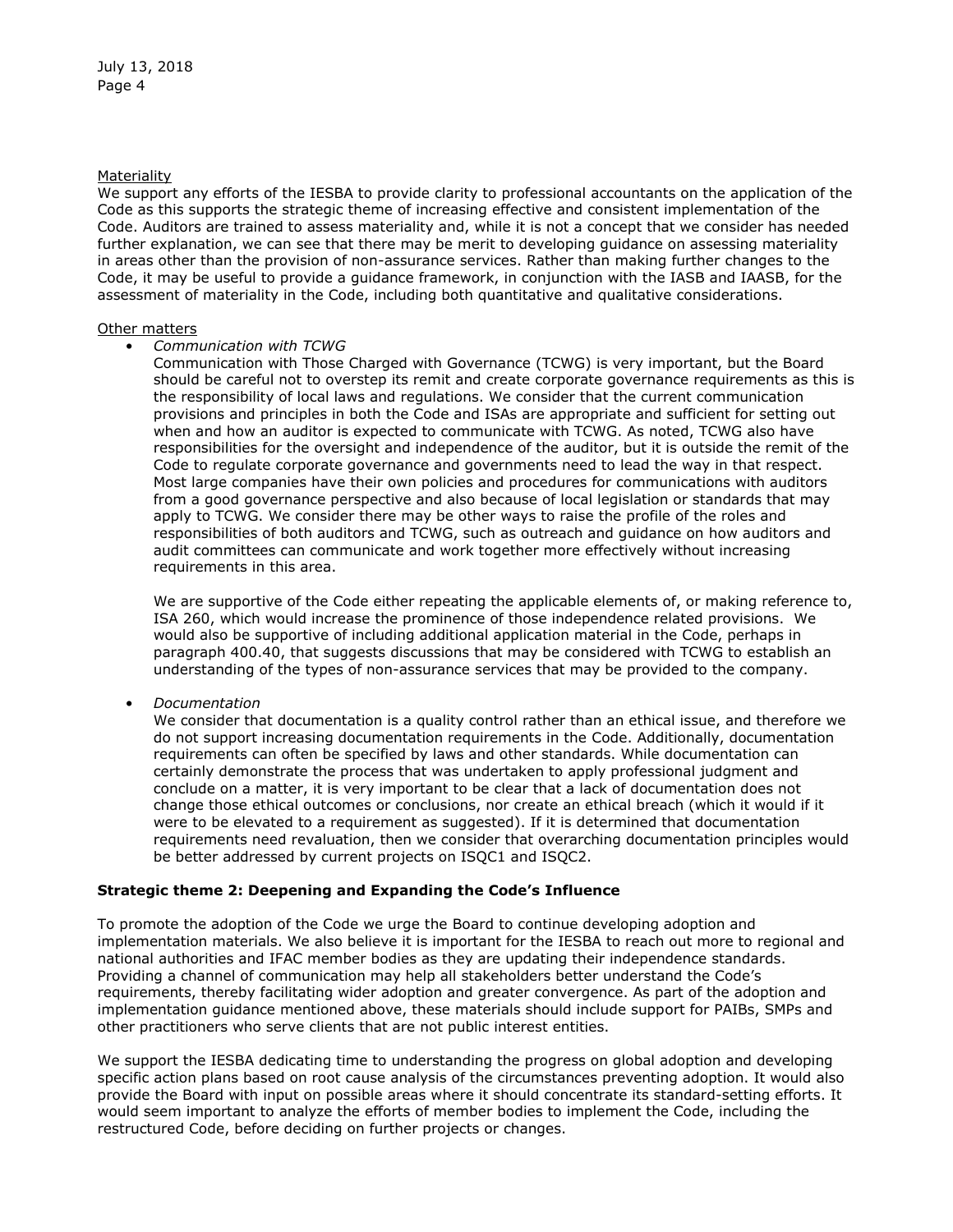We also urge the IESBA to start undertaking post-implementation reviews which should, in our view, be prioritized. There is not only the restructured Code to be considered in due time, but the Board should also prioritize undertaking post-implementation reviews of previous significant changes to the Code (such as the breaches provisions, NOCLAR, long association and non-assurance services provisions). We would recommend that the Board use this information to determine whether additional guidance in particular areas is needed.

# **Strategic theme 3: Expanding the IESBA's Perspectives and Inputs**

We support the Board's proposed engagement and coordination activities with the groups noted in the proposed workplan.

*3. Recognizing that this proposed SWP is ambitious, do you believe the IESBA should accelerate or defer any particular work stream(s)? If so, please explain why.* 

As we have previously commented, we believe that a substantial share of the Board's activities should be directed at seeking wider adoption and consistent implementation of the Code and increasing outreach with key stakeholders, particularly in respect of the long association provisions. This includes considering how it may improve understanding and gain acceptance of the restructured Code by focusing on outreach, implementation guidance and other educational materials.

The Board should look beyond its current focus on standard setting to provide both a period of stability for the Code and also ensure standard setting efforts are guided by the outcomes of post-implementation reviews and evidence that the current provisions are not effective. We also consider the IESBA should place more focus on delivering on existing pre-commitments.

It is important for the Board to be responsive and it should carefully consider how to balance output with timeliness. For example, we strongly support the Board's activities that are underway to develop the e-Code as this will be a very useful implementation tool for all users of the restructured Code and has the potential to have a significant impact on adoption efforts. It will also be particularly helpful if it contains links to other material such as each Basis for Conclusion and other publications to help further the understanding and effective implementation of the Code. We encourage the Board to try to accelerate the completion of this project from the two years that is currently projected in the proposed workplan.

In order for the Code to be widely accessible and visible, the IESBA should consider making it available on the website unfettered, in an unlocked pdf version and without the need to establish an account with IFAC. While we recognize such an account is free, it may still inhibit users from taking the added steps necessary to access the Code.

#### *4. Do you have comments on any other matters addressed in this consultation paper or any significant matters not covered in this consultation paper that you believe the IESBA should address?*

We would urge the Board to direct a significant amount of its activities at seeking an understanding of the impacts of the long association provisions and planning for what its response will be if jurisdictions have not responded in a way the Board expects by the sunsetting of the jurisdictional provisions in 2023. The Board should also be considering how it will demonstrate improvements in audit quality resulting from the new provisions, or conversely identify if audit quality has been adversely affected, before determining what its response will be.

Overall, we continue to urge the Board to adhere to its objectives and make evidence-based decisions about new workstreams or topics of focus where there is a real problem to solve or a need to make real and impactful improvements. As noted above, we support the Board focusing on developing more implementation guidance and education materials and considering any future standard setting changes only once the Board has undertaken appropriate post-implementation reviews.